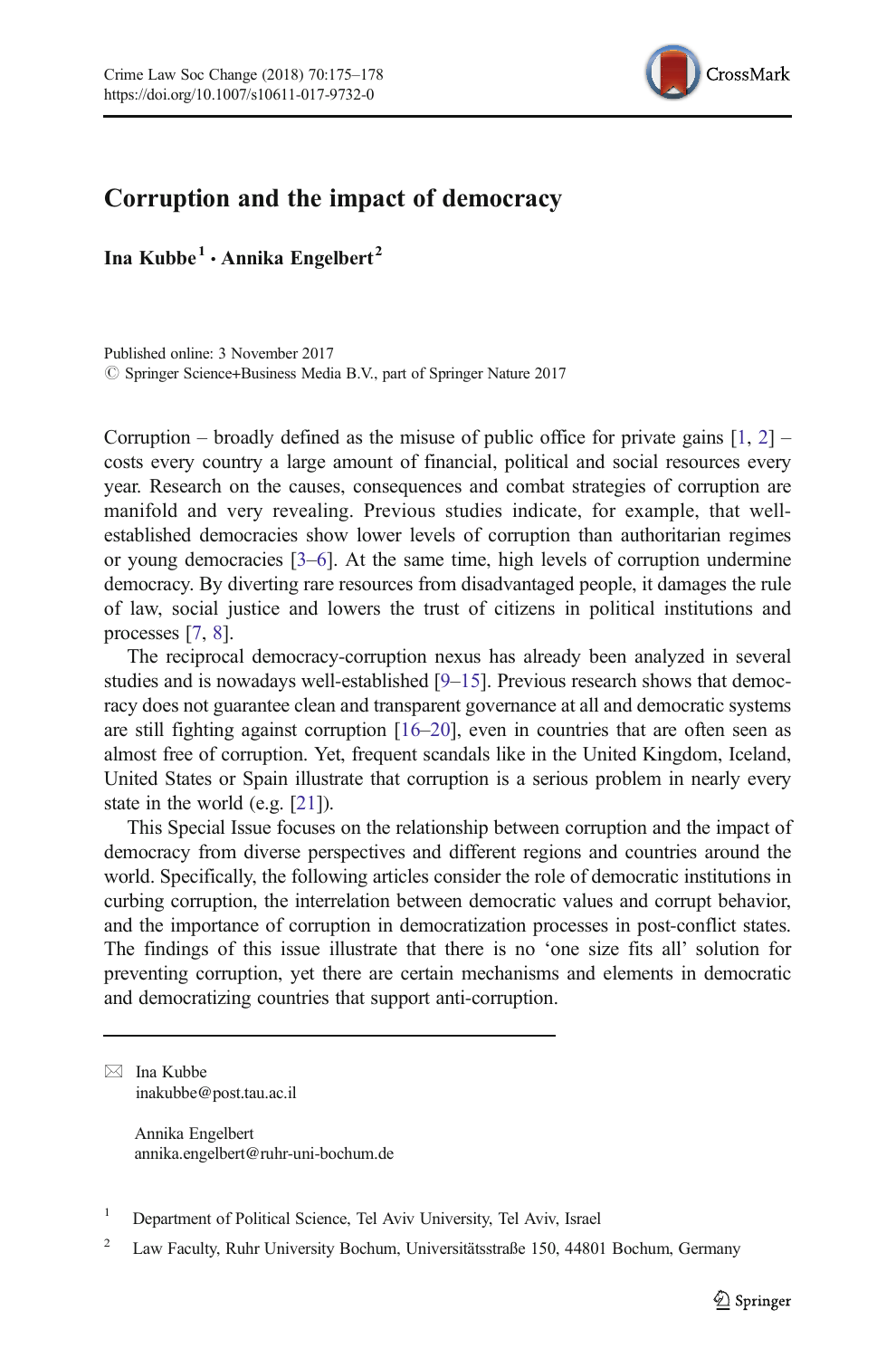Starting with one of the core institutions of democratic political systems, two contributions investigate the legislative power of parliaments in the fight against corruption. In her article "Framing Corruption: How Language Affects Norms", Ramona Zmolnig analyzes the still unexplored relationship between political decision-making and political framing. She examines correlations between the way politicians perceive and communicate corruption and the commitment of these political actors to the legislative fight against corruption in an established democracy like Austria. The study is based on a manual dimension-reduced coding-process of nine years of political communication that refers to corruption in the Austrian National Council. The author indicates that the perception of corruption as an individual misconduct and a weakness of character of certain actors – individuals as well as collectives such as parties – leads to insufficient anti-corruption laws and the prevention of necessary policy reforms in a democratic country as Austria.

Felix Goldberg argues that political scientists still have not agreed upon a conceptual distinction between lobbying and corruption. Most scholars consider these concepts separately and distinguish them by their legality. While influencing political decision making by means of corruption is an illegal act, lobbyism is an accepted way to represent the interests of the business community. However, the boundaries of the two phenomena are not always clear-cut. Therefore, the author provides a systematic differentiation and conceptual comparison between corruption and lobbying. He presents a framework in which both terms can be distinguished based on theoretical considerations in investigating their negative effects to democracy. He argues that lobbying becomes corruption as soon as it is a source of exclusion from a democratic process. Thus, distinguishing lobbying from corruption helps to understand when they substitute each other and when they occur complementarily.

Taking a broader approach, Ina Kubbe's study investigates the influencing factors of corruption in Europe over the period of 1995–2013. Considering corruption as a cultural, multilevel phenomenon, her project proposes the design of models at both the micro and macro levels, allowing for panel-analyses as well as cross- and withinnational comparisons. She shows that formal democratic institutions are inefficient when they lack moral underpinning based on democratic values. Her findings reveal that a bundle of factors adding up to a specific "democratic culture" in Europe that hinders the growth of corruption by generating strong democratic institutions and fostering citizen norms and values aimed at monitoring and sanctioning corrupt actors. The article emphasizes the relevance and need of area- and cultural-specific knowledge of factors affecting corruption.

Investigating the role of power relations in the occurrence of corruption, Miranda Loli discusses the inequality-corruption nexus. Instead of looking at inequality as a consequence of corruption, she focuses on the triggering effects inequality might have on corruption levels, particularly in terms of self-legitimation narratives. Despite the fact that the common definition as an 'abuse' of power removes the possibility of legitimation of corruption, legitimation narratives do exist and they also do appear in various surveys or case studies. Based on Tilly's perspective of inequality to corruption research, this article provides new input for understanding the dynamics of inequality and opportunity hoarding that fuel endemic corruption.

Turning towards developing countries in the initial phases of democratization suffering from high levels of corruption, Ole Frahm analyzes discourses on corruption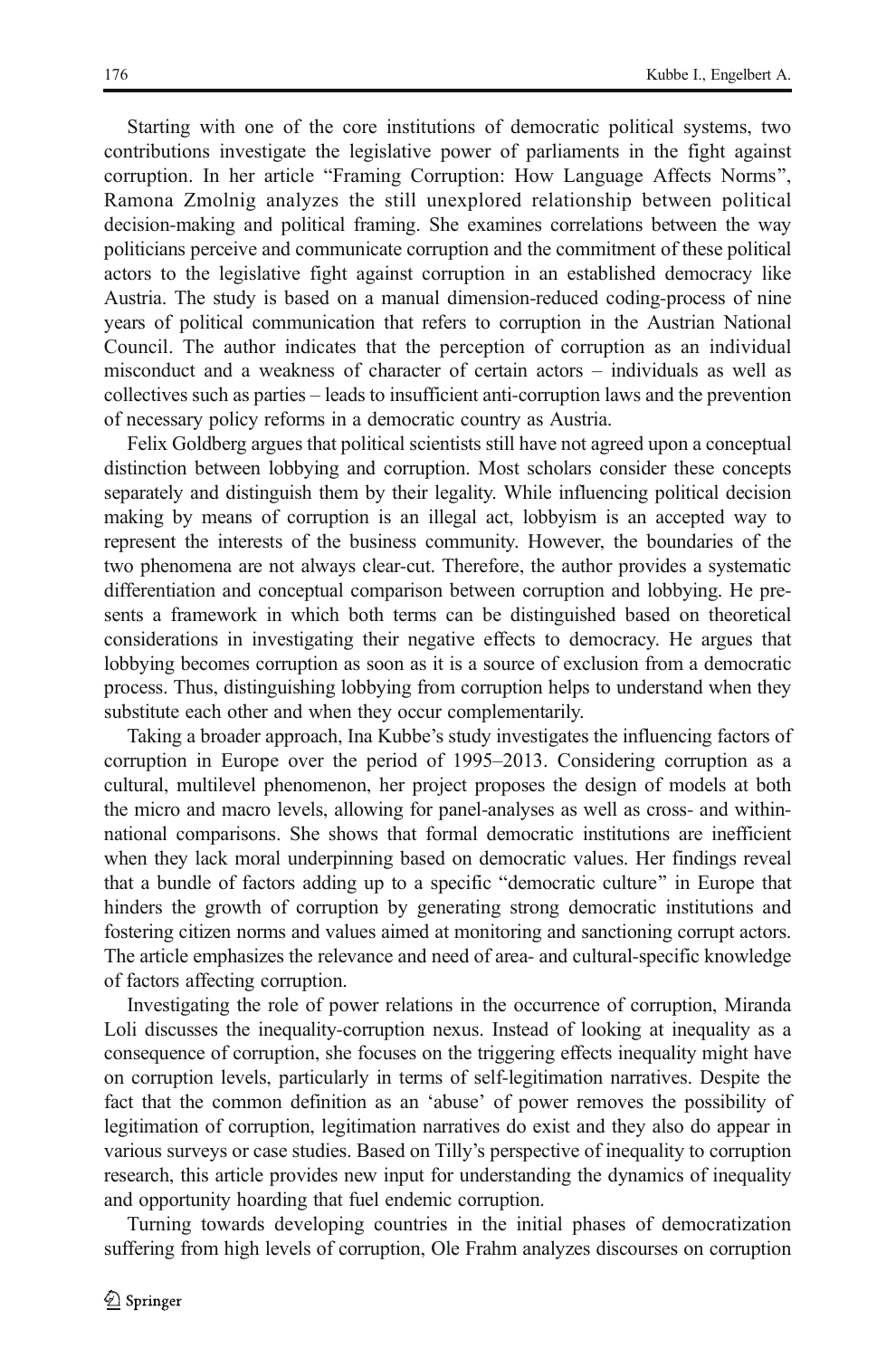<span id="page-2-0"></span>in three oil-rich Sub-Saharan African countries, South Sudan, Ghana and Nigeria, in various stages of democratization, from post-conflict transition to increasingly consolidated democracies. The underlying question guiding his analysis is to evaluate how both the practice and perception of corruption change in the course of democratization. The study juxtaposes empirical findings with theories of the African state and finds neo-patrimonialism and the concept of the gatekeeper state the most satisfactory explanatory models for the sources and types of corruption in African democracies afflicted by the resource curse.

Considered to be both, cause and consequence of violent conflicts, corruption is a serious threat to stability and peace. Anna Schwickerath finalizes the Special Issue by assessing the role of United Nations peacekeeping missions in assisting transition and democratization in post-conflict states. This phase is of particular interest in the field of corruption research, since there is general agreement among scholars that corruption increases during the early stages of transitions. Her article on "Anti-Corruption Norms" in Training for United Nations Peacekeeping Operations^ examines whether these missions face challenges emanating from corruption. Based on a content analysis of almost 200 United Nations and guidance documents for their peacekeepers, this study contributes to a deeper understanding of peacekeeping and its impact on the fight against corruption.

In sum, this Special Issue on Corruption and the Impact of Democracy reveals that it is absolutely necessary that we consider and include country-specific and cultural contexts and characteristics of societies when we are analyzing corruption and searching for anti-corruption strategies and mechanisms. In all the various contributions it becomes clear that certain norms play a significant role if people act corruptly or not. This implies that we also have to rethink and redefine basic definitions, terms and concepts that are related to and framing corruption – in matured as well as in new democracies, as the studies have indicated.

## **References**

- 1. Rose-Ackerman, S. (2008). Corruption. In C. K. Rowley & F. G. Schneider (Eds.), Readings in public choice and Constitutional Political Economy (pp. 551–566). Boston: Springer US.
- 2. Transparency International. (2016). What is Corruption? [https://www.transparency.org/what-is](https://www.transparency.org/what-is-corruption/)[corruption/](https://www.transparency.org/what-is-corruption/). Accessed 5 Sept 2017.
- 3. Fjelde, H., & Hegre, H. (2014). Political corruption and institutional stability. Studies in Comparative International Development, 49(3), 267–299.
- 4. Kalenborn, C., & Lessmann, C. (2013). The impact of democracy and press freedom on corruption: Conditionality matters. Journal of Policy Modeling, 35(6), 857–886.
- 5. Mohtadi, H., & Roe, T. L. (2003). Democracy, rent seeking, public spending and growth. Journal of Public Economics, 87(3–4), 445–466.
- 6. Treisman, D. (2000). The causes of corruption: A cross-national study. Journal of Public Economics, 76(3), 399–457.
- 7. Holmes, L. (2006). Rotten states? Corruption, post-communism, and neoliberalism. Durham: Duke Univ. Press.
- 8. Jong-sung, Y., & Khagram, S. (2005). A comparative study of inequality and corruption. American Sociological Review, 70(1), 136-157.
- 9. Kolstad, I., & Wiig, A. (2016). Does democracy reduce corruption? Democratization, 23(7), 1198–1215.
- 10. Kubbe, I. (2015). Corruption in Europe: Is it all about democracy? Baden-Baden: Nomos Verlagsgesellschaft.